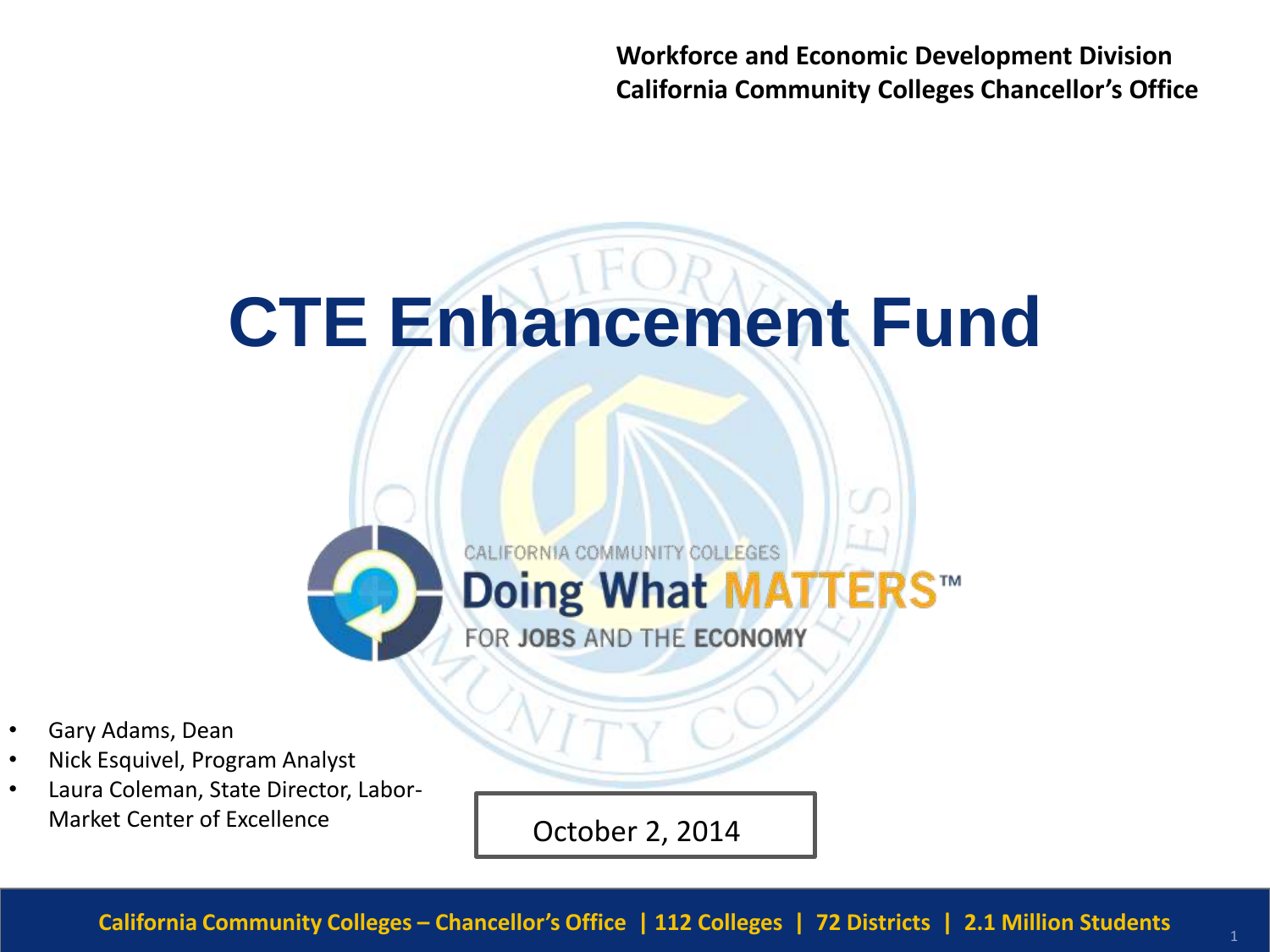

#### **Technical Assistance Conference**

## **Format:**

- Muting of Participants
- **Overview of CTE Enhancement Fund Local Share Application** 
	- **LMI Data (Both Demand and Supply Side**
	- **Projected Allocations by Region/District/College**
	- **Offline Version of Application Data Elements**
	- **Estimated Timeline for Application**
- Field Questions & Answers
- Clarification Questions send to: Nick Esquivel nesquivel[@cccco.edu](mailto:jromero@cccco.edu)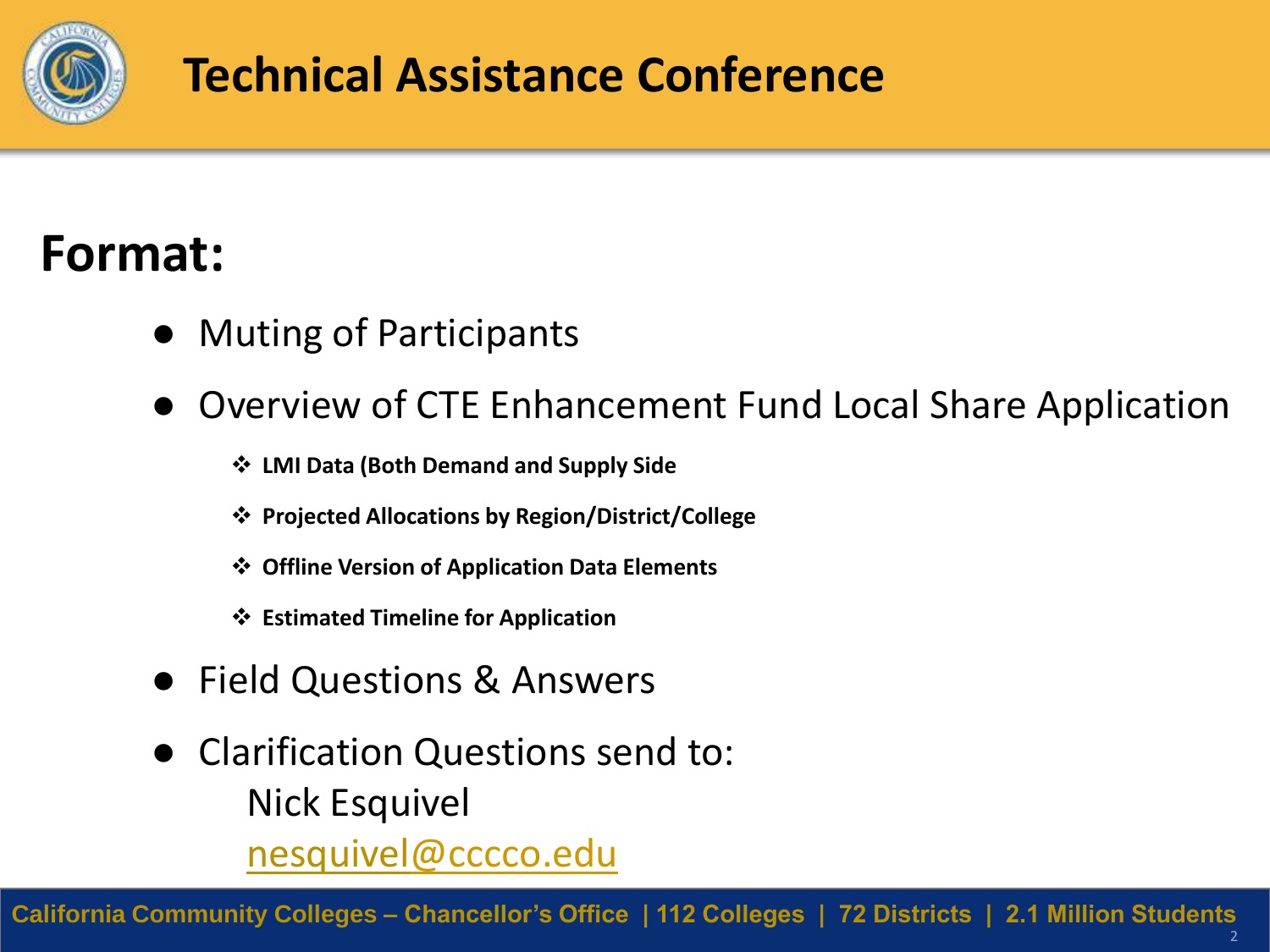

## **Allocation of Funds**

| Statewide                                                                                                                                                                       |                                                                                                                                                                                             | Nerth/Far Nert |
|---------------------------------------------------------------------------------------------------------------------------------------------------------------------------------|---------------------------------------------------------------------------------------------------------------------------------------------------------------------------------------------|----------------|
| Funds allocated to 7 regions                                                                                                                                                    | Formula based on actuals:<br><b>CTE FTES</b><br><b>FTES</b><br># of Colleges<br><b>Credit and Noncredit</b>                                                                                 | Desert         |
| Within each region                                                                                                                                                              |                                                                                                                                                                                             |                |
| 60% made available as college<br>"Local Shares"                                                                                                                                 | Calculated on same formula as above<br>$\bullet$<br>Uses must conform to criteria of budget language<br>$\bullet$<br>Subgranted to colleges by Regional Consortia Fiscal Agent<br>$\bullet$ |                |
| 40% made available to multi-<br>college proposals<br>multi-college applications<br>$\bullet$<br>within regions<br>multi-college applications<br>$\bullet$<br>that cross regions | If over-subscribed, will be ranked against criteria or made<br>$\bullet$<br>competitive<br>Subgranted to colleges by Regional Consortia Fiscal Agent<br>$\bullet$                           |                |

#### **California Community Colleges – Chancellor's Office | 112 Colleges | 72 Districts | 2.1 Million Students**

3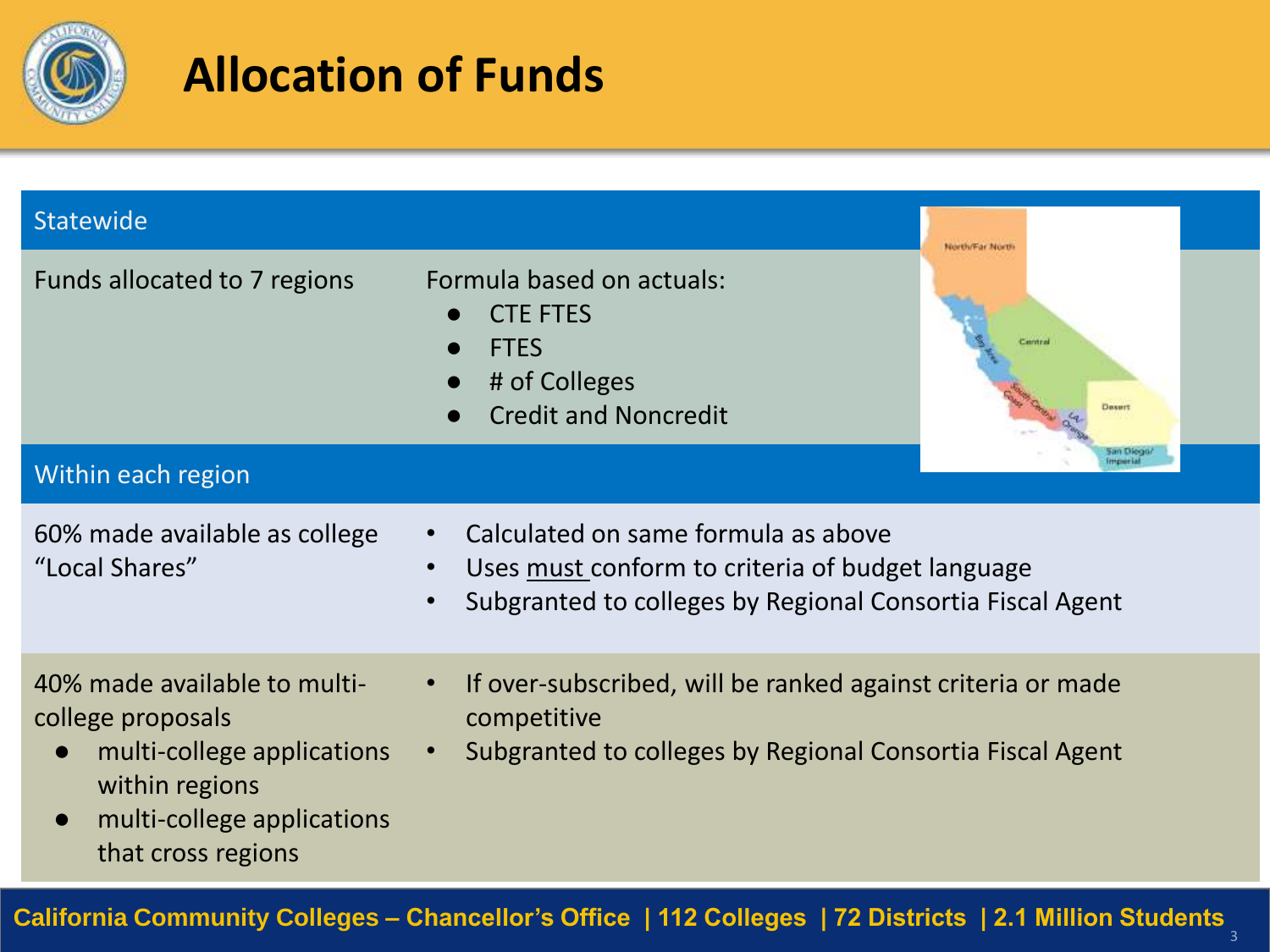

#### **Allowable Uses**

# Funds may be used for:

- **Equipment**
- **Curriculum Development**
- **Professional Development and**
- **Other Related Costs necessary to develop, enhance, retool, and expand quality CTE offerings.**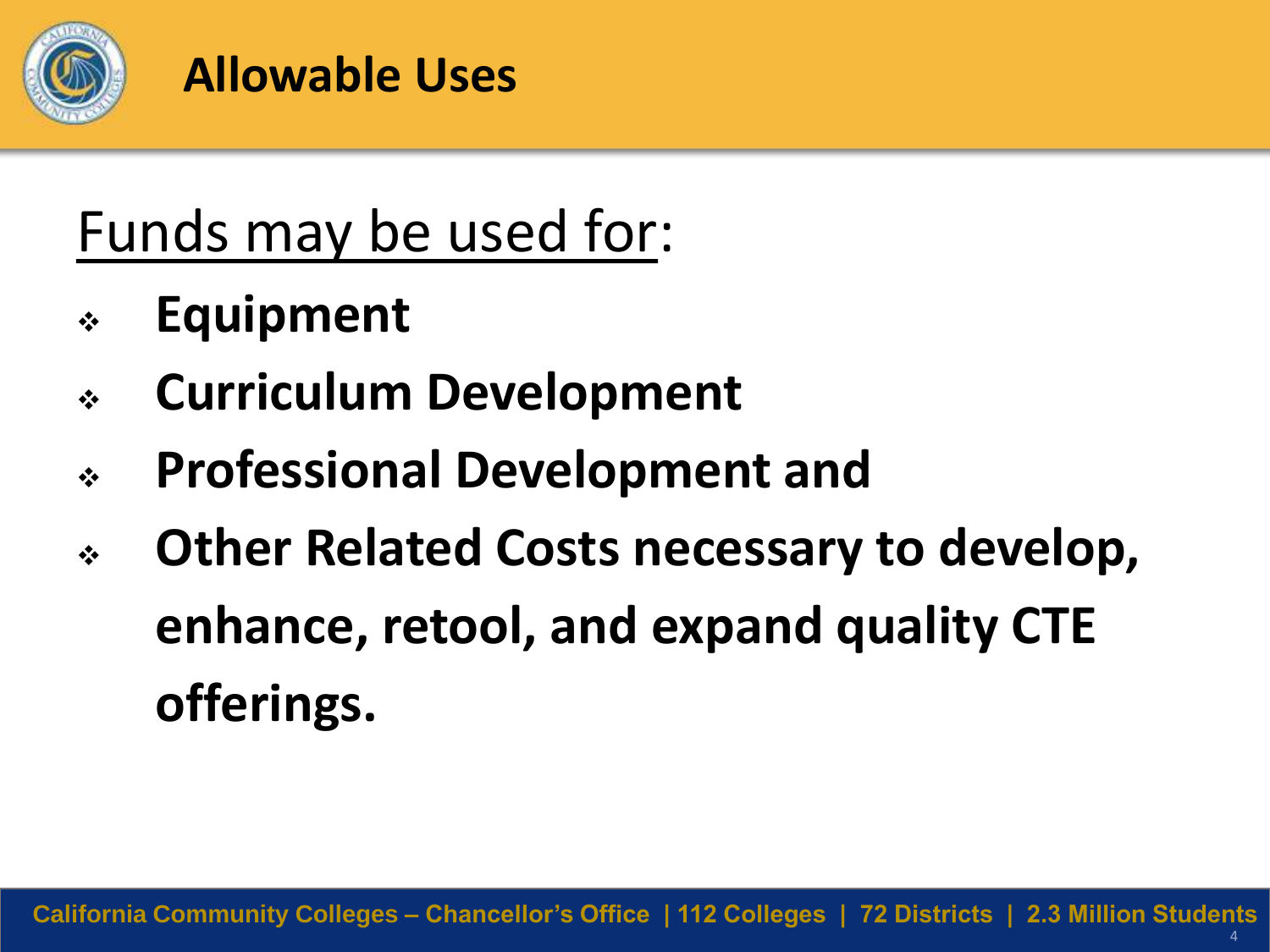

# **Labor Market Information (LMI)**

|                             |                          |                                                                 |                         |                          |                         |                         |                               |                         |                 |                    |                   |                                       | Entry-Level<br><b>Wages</b>  |                                               |             |
|-----------------------------|--------------------------|-----------------------------------------------------------------|-------------------------|--------------------------|-------------------------|-------------------------|-------------------------------|-------------------------|-----------------|--------------------|-------------------|---------------------------------------|------------------------------|-----------------------------------------------|-------------|
|                             | O730                     | $f_x$<br>$\mathbf{v}$ (m)                                       |                         |                          |                         |                         |                               |                         |                 |                    |                   |                                       |                              |                                               |             |
|                             | $\overline{B}$           |                                                                 | D                       | E                        | F                       | G                       | H                             |                         |                 | Κ                  |                   | М                                     | N                            | $\circ$                                       |             |
|                             | <b>SOC</b>               | <b>Filter</b><br>Description                                    | 2013<br>Jobs            | 2016<br>Jobs             | Change                  | %<br>Change             | Average<br>Annual %<br>change | Replace<br>ments        | <b>Openings</b> | Annual<br>Openings | Pct. 10<br>Hourly | Median<br>Hourly<br>Earnings Earnings | 10th<br>Percentile<br>annual | Median<br>Annual                              |             |
|                             | $\overline{\mathcal{F}}$ |                                                                 | $\overline{\mathbf{v}}$ | $\vert \mathbf{v} \vert$ | $\overline{\mathbf{v}}$ | $\overline{\mathbf{v}}$ | $\mathbf{v}$                  | $\overline{\mathbf{v}}$ |                 | $\mathbf{v}$       | $\mathbf{v}$      |                                       | $\overline{\mathbf{v}}$      |                                               |             |
|                             |                          | 104 17-3011 Architectural and Civil Drafters                    | 1,534                   | 1,513                    | (21)                    | (1%)                    | (0%)                          | 62                      | 61              | 21                 | \$16.96           | \$24.47                               | \$35,276                     | \$50,90                                       |             |
|                             |                          | 105 17-3012 Electrical and Electronics Drafters                 | 414                     | 428                      | 14                      | 3%                      | 1%                            | 17                      | 3:              | 10                 | \$19.25           |                                       | $$26.34$ $$40,047$ $$54,78$  |                                               |             |
|                             |                          | 109 17-3022 Civil Engineering Technicians                       | 716                     | 737                      | 21                      | 3%                      | 1%                            | 49                      | 70              | 23                 | \$16.03           |                                       | $$26.90$ $$33,352$ $$55,95$  |                                               |             |
|                             |                          | 110 17-3023 Electrical and Electronics Engineering Technicians  | 3,082                   | 3,088                    | 6                       | 0%                      | 0%                            | 204                     | 210             | 70                 | \$17.41           |                                       | $$27.40$ $$36,214$ $$56,99$  |                                               |             |
|                             |                          | 111 17-3024 Electro-Mechanical Technicians                      | 312                     | 329                      | 17                      | 5%                      | 2%                            | 20                      | 37              | 12                 | \$14.64           |                                       | $$24.32$ $$30,455$ $$50,59$  |                                               |             |
|                             |                          | 115 17-3029 Engineering Technicians, Except Drafters, All Other | 1,636                   | 1,688                    | 52                      | 3%                      | 1%                            | 105                     | 157             | 52                 | \$17.09           |                                       | $$31.37$ $$35,545$ $$65,24$  |                                               |             |
| 721                         |                          |                                                                 |                         |                          |                         |                         |                               |                         |                 |                    |                   |                                       |                              |                                               |             |
| 722                         |                          |                                                                 |                         |                          |                         |                         |                               |                         |                 |                    |                   |                                       |                              |                                               |             |
| 723                         |                          |                                                                 |                         |                          |                         |                         |                               |                         |                 |                    |                   |                                       |                              |                                               |             |
| 724                         |                          |                                                                 |                         |                          |                         |                         |                               |                         |                 |                    |                   |                                       |                              |                                               |             |
| 725                         |                          | Data By                                                         |                         |                          |                         |                         |                               |                         | New &           |                    |                   |                                       |                              |                                               |             |
| 726                         |                          |                                                                 |                         |                          |                         |                         |                               |                         |                 |                    |                   |                                       |                              |                                               |             |
| 727                         |                          | County                                                          |                         |                          |                         |                         |                               |                         | Replacement     |                    |                   |                                       |                              |                                               |             |
| 728                         |                          |                                                                 |                         |                          |                         |                         |                               |                         |                 |                    |                   |                                       |                              |                                               |             |
| 729                         |                          |                                                                 |                         |                          |                         |                         |                               |                         | Jobs            |                    |                   |                                       |                              |                                               |             |
| 730                         |                          |                                                                 |                         |                          |                         |                         |                               |                         |                 |                    |                   |                                       |                              |                                               |             |
| $M \rightarrow \rightarrow$ | $\blacktriangleright$    | San Diego & Imperial San Diego<br>Info<br>Imperial              |                         | Regions by SOC           |                         |                         | ∏⊲                            |                         |                 |                    | III               |                                       |                              | $\blacktriangleright$ $\overline{\mathbb{F}}$ |             |
| Ready                       | Filter Mode              | 鱼                                                               |                         |                          |                         |                         |                               |                         |                 |                    |                   | 100% ○                                |                              |                                               | $\bigoplus$ |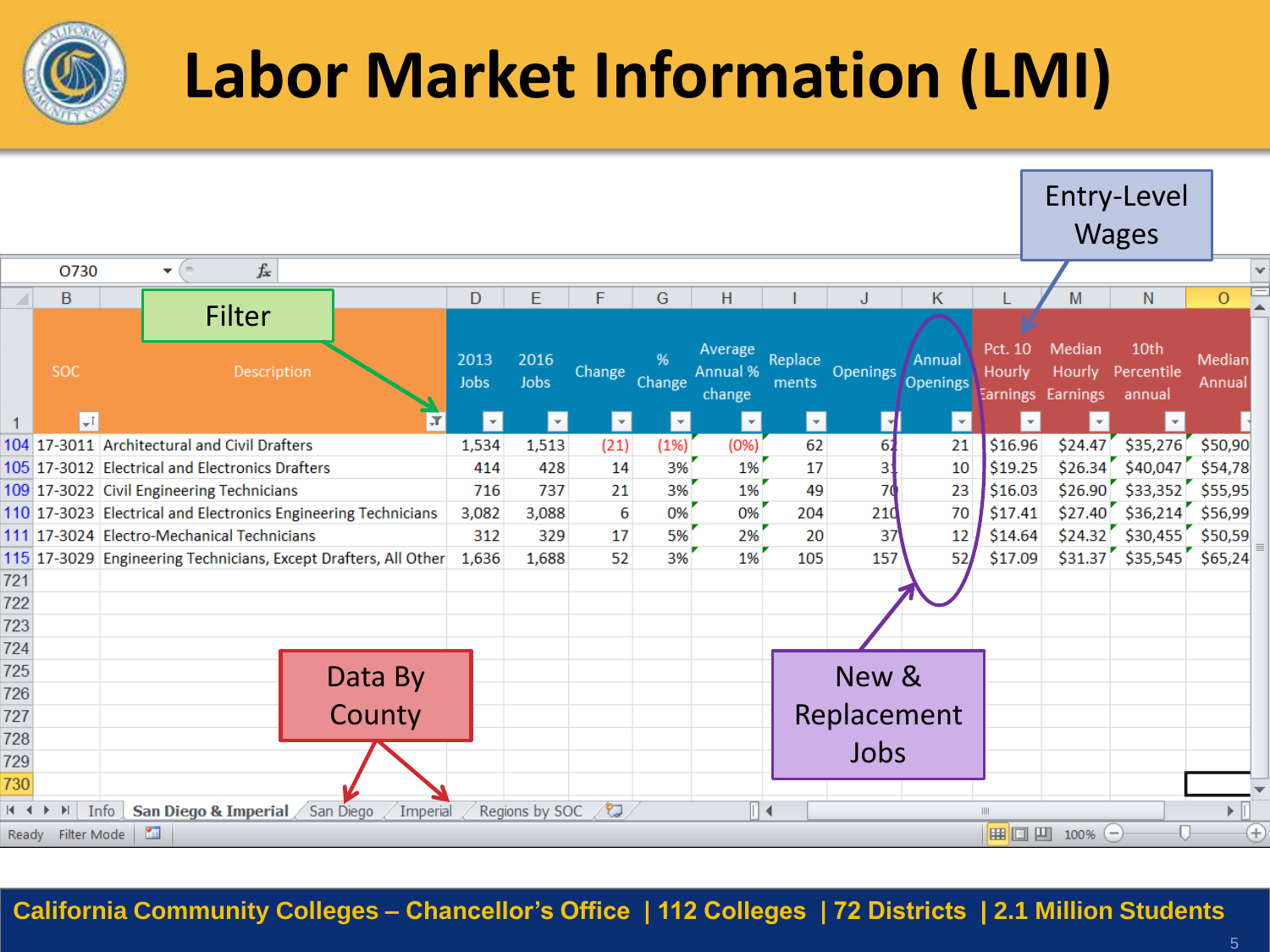

## **Supply: College Data**

|                 | File                        | Home       | Insert                            | Page Layout                 |                                                                                                             |                  | Formulas                | Data           | Review           | View             | Developer        |                                   |                                 |         |                                         |                        |                    |                                       |                              | $\infty$          | $\Box$                       | 6 23          |
|-----------------|-----------------------------|------------|-----------------------------------|-----------------------------|-------------------------------------------------------------------------------------------------------------|------------------|-------------------------|----------------|------------------|------------------|------------------|-----------------------------------|---------------------------------|---------|-----------------------------------------|------------------------|--------------------|---------------------------------------|------------------------------|-------------------|------------------------------|---------------|
| Paste           | þ                           | Arial<br>в | U                                 | $-10$<br>$\frac{1}{2}$ .    | A                                                                                                           | $\mathbf A$<br>А |                         | ≡              | ≫<br>ŧΞ<br>ŧΞ    | http Text        | Merge & Center ~ | General<br>$s -$<br>%<br>$\cdot$  | $^{0.7}_{0.0}$<br>$^{+00}_{-0}$ |         | <b>Filters</b><br>Conditional Format as | <b>Cell</b>            |                    | and Insert →<br><sup>→</sup> Delete ▼ | Σ<br>$\overline{\textbf{v}}$ | Sort & Find &     |                              |               |
|                 |                             |            |                                   |                             |                                                                                                             |                  |                         |                |                  |                  |                  |                                   |                                 | Formatt |                                         | Styles                 |                    | Format *                              | $\mathscr{Q}$ .              | Filter * Select * |                              |               |
|                 | Clipboard 『』                |            |                                   | Font                        |                                                                                                             | 匠                |                         |                | Alignment        |                  | 匠                | Number                            | Б.                              |         |                                         |                        |                    | Cells                                 | Editing                      |                   |                              |               |
|                 | H <sub>21</sub>             |            | $\sim$<br>$\overline{\mathbf{v}}$ |                             | $f_{x}% ^{r}=\int_{0}^{T}f_{x}\left( t\right) \cdot T_{x}^{r}(\tau )\left( t\right) \cdot T_{x}^{r}(\tau )$ |                  |                         |                |                  |                  |                  |                                   |                                 |         |                                         |                        |                    |                                       |                              |                   |                              | v             |
|                 |                             |            | $\overline{A}$                    |                             |                                                                                                             |                  | B                       | $\mathbf C$    | D                | E                |                  |                                   |                                 |         |                                         |                        | G                  |                                       |                              |                   |                              |               |
|                 |                             |            |                                   |                             |                                                                                                             |                  | 2010-                   | $2011 -$       |                  | 2012- 3 Year Avg |                  |                                   |                                 |         |                                         | <b>County</b>          |                    | 诼                                     | College                      |                   | 诼                            | ▲<br>$\equiv$ |
|                 |                             |            | <b>Row Labels</b>                 |                             |                                                                                                             | l JT             | 2011                    | 2012           | 2013             | $(2010-13)$      |                  | Regional Consortia <b>下</b>       | Economic Pegion                 |         |                                         |                        |                    |                                       |                              |                   |                              |               |
|                 | San Diego/Imperial Counties |            |                                   |                             |                                                                                                             |                  |                         |                |                  |                  | <b>Bay Area</b>  |                                   | San Die o/Imperial              |         |                                         | Shasta                 |                    |                                       | Cuyamaca                     |                   | $\blacktriangle$<br>$\equiv$ |               |
|                 | <b>E</b> Cuyamaca           |            |                                   |                             |                                                                                                             |                  | 15                      | 14             | 4                | 11               | Central          |                                   | Central Valley North            |         |                                         | Sierra                 |                    |                                       | Imperial                     |                   |                              |               |
|                 | <b><i>Elmperial</i></b>     |            |                                   |                             |                                                                                                             |                  | $\bf{0}$                | 3              | 24               | 9                | Desert           |                                   | Cerral Valley South             |         |                                         | Siskiyou               |                    |                                       | MiraCosta                    |                   |                              |               |
|                 | <b>⊞</b> MiraCosta          |            |                                   |                             |                                                                                                             |                  | 21                      | 9              | 16               | 15               |                  |                                   |                                 |         |                                         |                        |                    |                                       |                              |                   |                              |               |
|                 | ⊞ Palomar                   |            |                                   |                             |                                                                                                             |                  | 35                      | 46             | 25               | 35               |                  | Los Angeles/Orange                | <b>ist Bay</b>                  |         |                                         | Solano                 |                    |                                       | Palomar                      |                   |                              |               |
|                 | <b>⊞San Diego Adult</b>     |            |                                   |                             |                                                                                                             |                  | 26                      | 55             | 33               | 38               | North Far North  |                                   | Greater Sacramento              |         |                                         | Sonoma                 |                    |                                       | San Diego Adult              |                   |                              |               |
| q               | <b>⊞San Diego City</b>      |            |                                   |                             |                                                                                                             |                  | 48                      | 70             | 61               | 60               |                  | San Diego/Imperial                | Inland Empire/Desert            |         |                                         | <b>Stanislaus</b>      |                    |                                       | San Diego City               |                   |                              |               |
| 10              | <b>Southwestern</b>         |            |                                   |                             |                                                                                                             |                  |                         |                |                  |                  |                  |                                   |                                 |         |                                         |                        |                    | 国                                     |                              |                   |                              |               |
| 11              |                             |            |                                   | 093410-Computer Electronics | 093400-Electronics and Electric Technolog                                                                   |                  | $\overline{2}$<br>10    | 0              | $\mathbf 0$<br>0 | 1<br>5           | South Central    |                                   | Los Angeles                     |         |                                         | Sutter                 |                    |                                       | Southwestern                 |                   |                              |               |
| 12<br>13        |                             |            |                                   |                             | 093430-Telecommunications Technology                                                                        |                  | $\overline{\mathbf{5}}$ | $\overline{2}$ | $\overline{2}$   | 3                |                  |                                   |                                 |         |                                         | $T_{\rm eff}$          |                    | ٠                                     |                              |                   | ۳                            |               |
| 14              |                             |            |                                   | 095300-Drafting Technology  |                                                                                                             |                  | $\overline{a}$          | 9              | 5                | 6                |                  |                                   |                                 |         |                                         |                        |                    | <b>TOP6-Title</b>                     |                              |                   |                              |               |
|                 | <b>Southwestern Total</b>   |            |                                   |                             |                                                                                                             |                  | 21                      | 15             | $\overline{1}$   | 14               | Award            |                                   | 诼                               |         | <b>Title-TOP4</b>                       |                        | $\bar{\mathbf{x}}$ |                                       |                              |                   | 诼                            |               |
|                 | <b>6 Grand Total</b>        |            |                                   |                             |                                                                                                             |                  | 166                     | 212            | 170              | 183              |                  | Associate of Arts (A.A.) degre    |                                 |         |                                         | Diesel Technology-09   |                    |                                       | 061400-Digital Media         |                   | ᇫ                            |               |
|                 |                             |            |                                   |                             |                                                                                                             |                  |                         |                |                  |                  |                  | Associate of Science (A.S.) de    |                                 |         |                                         | Digital Media-061400   |                    |                                       | 061410-Multimedia            |                   |                              |               |
| 18              |                             |            |                                   |                             |                                                                                                             |                  |                         |                |                  |                  |                  |                                   |                                 |         |                                         | Drafting Technology-0  |                    |                                       | 061420-Electronic Gam        |                   |                              |               |
| 19              |                             |            |                                   |                             |                                                                                                             |                  |                         |                |                  |                  |                  | Certificate requiring 12 to < 18  |                                 |         |                                         |                        | $\sim$             |                                       |                              |                   | $\equiv$                     |               |
|                 |                             |            |                                   |                             |                                                                                                             |                  |                         |                |                  |                  |                  | Certificate requiring 18 to < 30  |                                 |         |                                         | Educational Aide (Tea  |                    |                                       | 061430-Website Design        |                   |                              |               |
| 22              |                             |            |                                   |                             |                                                                                                             |                  |                         |                |                  |                  |                  | Certificate requiring 30 to < 60  |                                 |         |                                         | Electro-Mechanical Te  |                    |                                       | 061440-Animation             |                   |                              |               |
|                 |                             |            |                                   |                             |                                                                                                             |                  |                         |                |                  |                  |                  | Certificate requiring 6 to < 18 s |                                 |         |                                         | Electronics and Electr |                    |                                       | 061450-Desktop Publis        |                   |                              |               |
| $\frac{24}{3}$  |                             |            |                                   |                             |                                                                                                             |                  |                         |                |                  |                  |                  | Noncredit award requiring from    |                                 |         |                                         | Emergency Medical S    |                    |                                       | 061460-Computer Grap         |                   |                              |               |
| 26 <sup>2</sup> |                             |            |                                   |                             |                                                                                                             |                  |                         |                |                  |                  |                  | Noncredit award requiring from    |                                 |         |                                         | Environmental Control  |                    |                                       | 069900-Other Media an.       |                   |                              |               |
|                 |                             |            |                                   |                             | <b>Awards Pivot by TOP6</b> Data Regions                                                                    |                  |                         | Æ              |                  |                  |                  |                                   | ⊪∢                              |         |                                         |                        |                    |                                       |                              |                   |                              | ъH            |
|                 | $\mathbf{r}$<br>Ready       |            |                                   |                             |                                                                                                             |                  |                         |                |                  |                  |                  |                                   |                                 |         |                                         |                        |                    | 田 回 凹                                 | $\Theta$<br>80%              |                   |                              | $^{(+)}$      |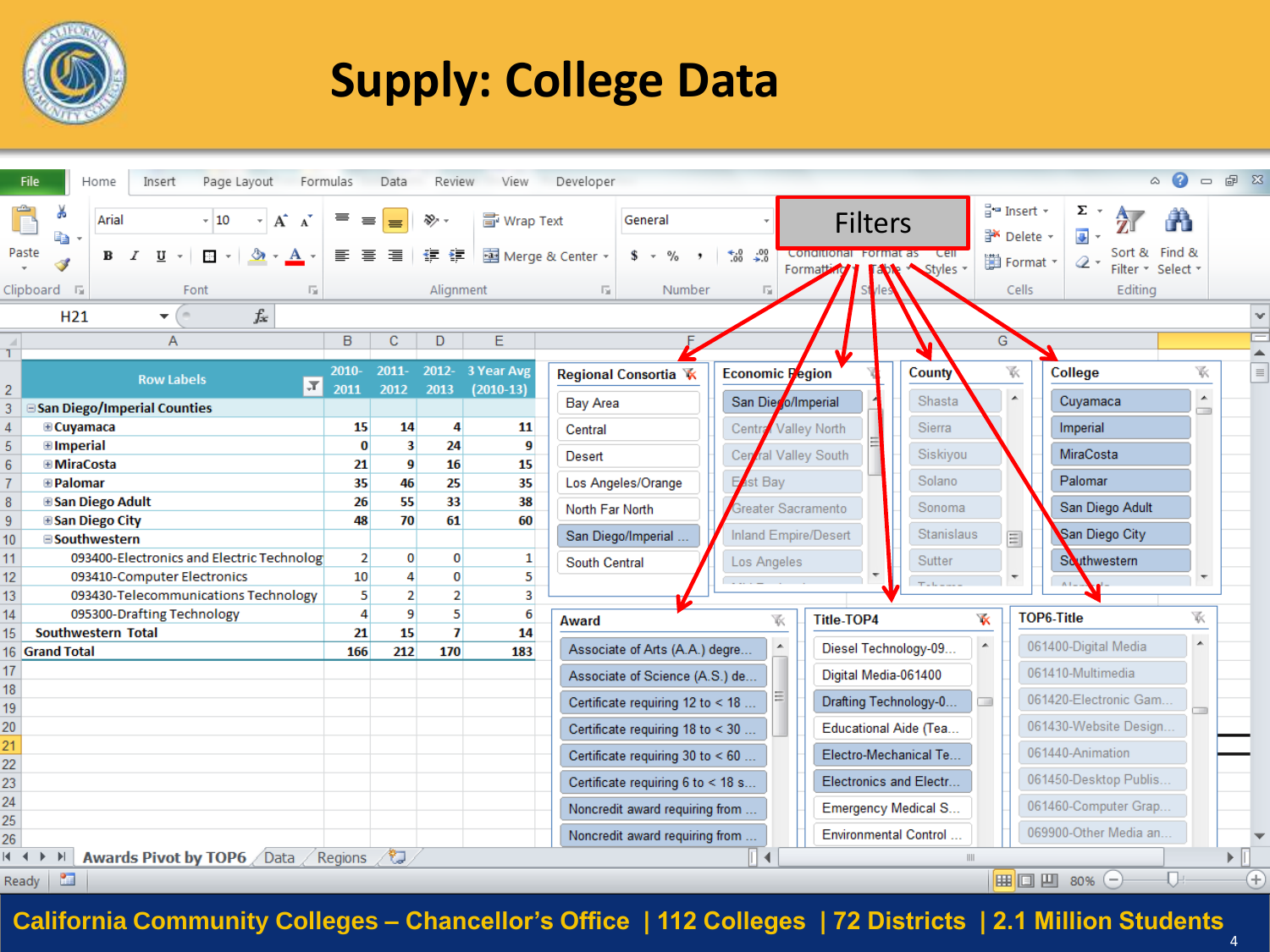

## **Projected Allocation of Funds**

#### \$50m Allocation \$30m Local Share Allocation

#### \$20m Regional Share Allocation

| <b>Economic Region</b> | <b>Budget Allocation</b> | <b>Economic Region</b> | <b>Budget Allocation</b>   | <b>Economic Region</b> | <b>Budget Allocation</b> |
|------------------------|--------------------------|------------------------|----------------------------|------------------------|--------------------------|
| <b>Region A</b>        | \$<br>5,235,933          | <b>Region A</b>        | \$<br>3,141,560            | <b>Region A</b>        | \$<br>2,094,373          |
| <b>Region B</b>        | \$<br>11,316,652         | <b>Region B</b>        | \$<br>6,789,991            | <b>Region B</b>        | \$<br>4,526,661          |
| <b>Region C</b>        | \$<br>4,777,648          | <b>Region C</b>        | $\ddot{\phi}$<br>2,866,589 | <b>Region C</b>        | \$<br>1,911,059          |
| <b>Region D</b>        | \$<br>3,666,606          | <b>Region D</b>        | \$<br>2,199,963            | <b>Region D</b>        | \$<br>1,466,642          |
| <b>Region E</b>        | \$<br>4,349,109          | <b>Region E</b>        | \$<br>2,609,465            | <b>Region E</b>        | \$<br>1,739,644          |
| <b>Region F</b>        | \$<br>3,958,778          | <b>Region F</b>        | \$<br>2,375,267            | <b>Region F</b>        | \$<br>1,583,511          |
| <b>Region G</b>        | \$<br>16,695,274         | <b>Region G</b>        | \$<br>10,017,164           | <b>Region G</b>        | \$<br>6,678,110          |
| <b>Total</b>           | \$<br>50,000,000.00      | <b>Total</b>           | \$<br>30,000,000.00        | <b>Total</b>           | \$<br>20,000,000.00      |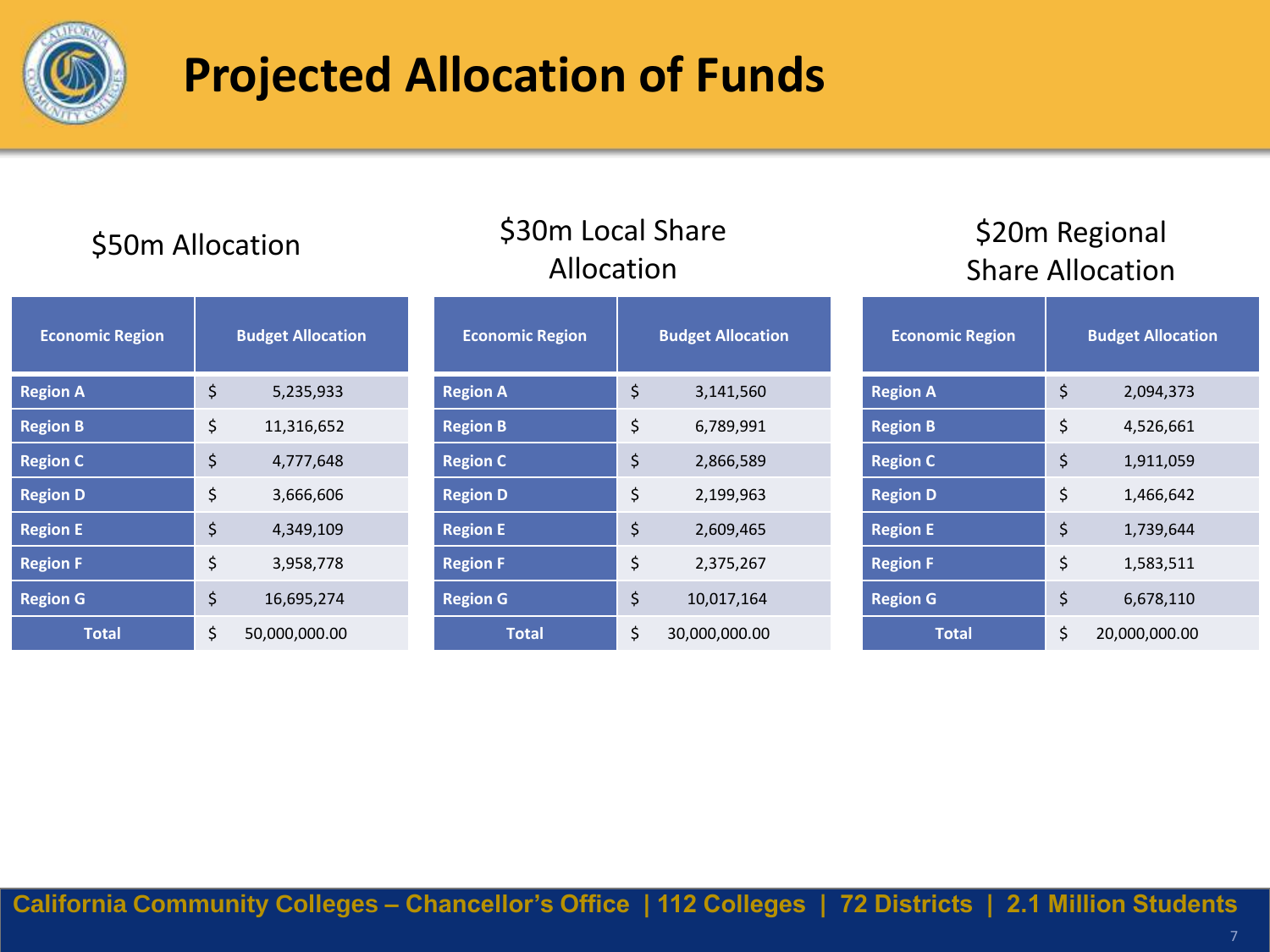

## **Offline Version of Application – Local Share**

| C C teef.cccco.edu/home.aspx |                                                                    | <b>EA 204 DOM</b>                                                                                                                                                                                                                                                                                                                                                                                                                                                                                                                                                                                 |
|------------------------------|--------------------------------------------------------------------|---------------------------------------------------------------------------------------------------------------------------------------------------------------------------------------------------------------------------------------------------------------------------------------------------------------------------------------------------------------------------------------------------------------------------------------------------------------------------------------------------------------------------------------------------------------------------------------------------|
|                              |                                                                    | INITIAL<br>FINAL<br><b>ABOUT US</b><br><b>HOME</b><br>CONTACT US                                                                                                                                                                                                                                                                                                                                                                                                                                                                                                                                  |
|                              |                                                                    | Career Technical Education Enhancement Fund                                                                                                                                                                                                                                                                                                                                                                                                                                                                                                                                                       |
|                              |                                                                    | The 2014-15 California state budget provides \$50 million on a one-time basis to create greater incentive for community colleges to develop, enhance,                                                                                                                                                                                                                                                                                                                                                                                                                                             |
|                              |                                                                    | retool and expand quality Career Technical Education (CTE) offerings that build upon existing community college regional capacity to respond to<br>regional labor market needs. 60% of these funds will be distributed as Local Share based on a formula factoring in each institution's CTE FTES, Total<br>FTES, and number of colleges in each region. The remaining 40% will be used as Regional Share distributed to each region to incentivize multi-college<br>collaboration and alignment with critical regional workforce development needs. These funds must be spent by March 16, 2016. |
|                              | Please select your college below and enter the password to log in. |                                                                                                                                                                                                                                                                                                                                                                                                                                                                                                                                                                                                   |
|                              | College: -Select a College-<br>Password:<br>Login                  |                                                                                                                                                                                                                                                                                                                                                                                                                                                                                                                                                                                                   |
| <b>UCATION</b>               |                                                                    | CALIFORNIA COMMUNITY COLLEGES<br>CHANCELLOR'S OFFICE                                                                                                                                                                                                                                                                                                                                                                                                                                                                                                                                              |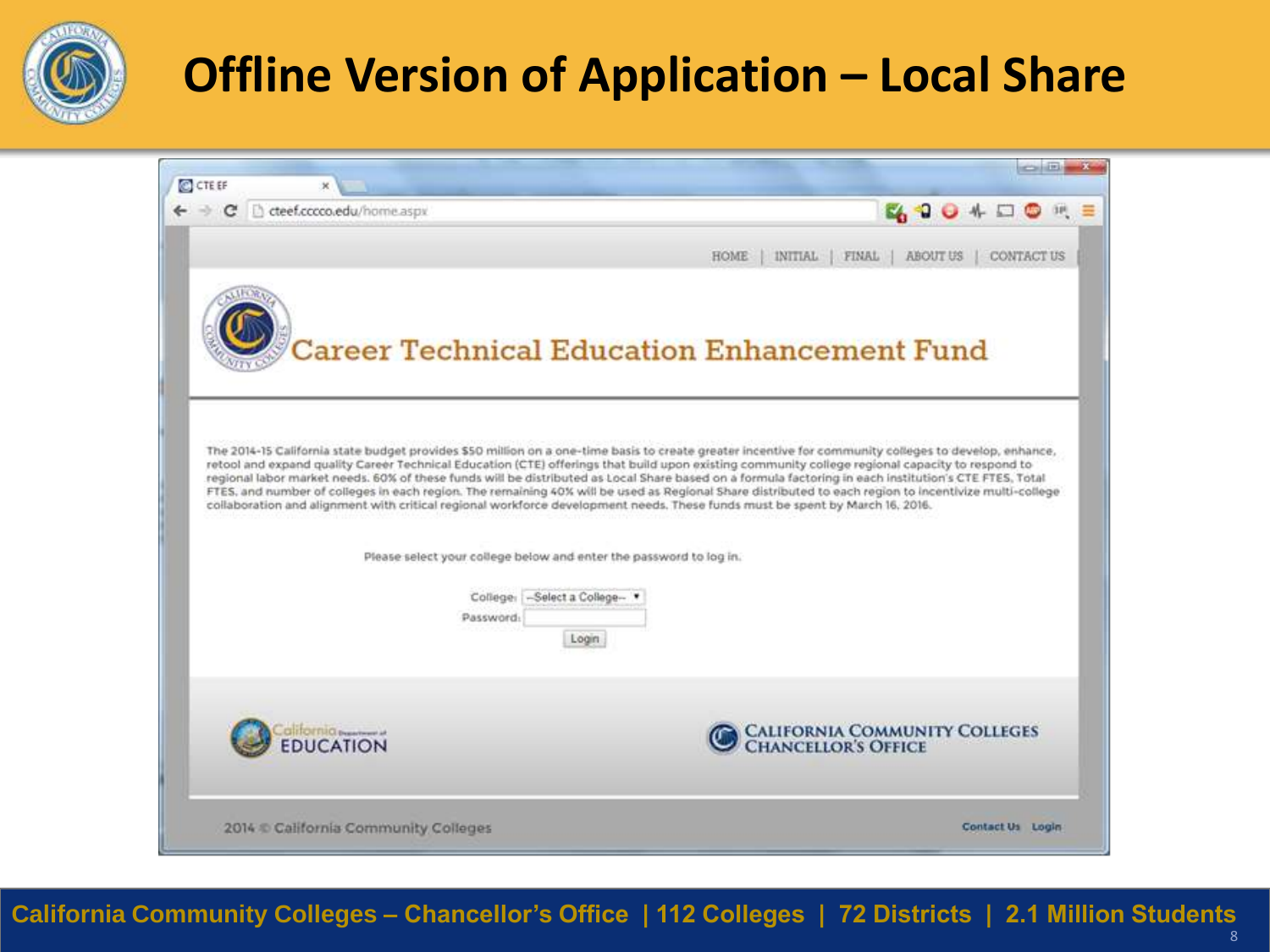

#### **Projected Timeline – Local Share**

| October 2, 2014      | Release to each college their region's:<br>•LMI data (both demand & supply sides)                                                                  |
|----------------------|----------------------------------------------------------------------------------------------------------------------------------------------------|
|                      | •Allocations by region/district/college<br>. Off-line version of the on-line application with all prompts that must be responded to in the on-line |
|                      | version                                                                                                                                            |
|                      | •Timeline for application, review, sub-contracting and expenditures                                                                                |
|                      | Webinar for DWMs Key Talent                                                                                                                        |
| October 3-10         | Regional Webinars to review timeline, what will be required in the application, how to use the LMI<br>tools that will be provided.                 |
| October 9            | Release of on-line Local Share Application                                                                                                         |
| October 17           | Local Share Initial Application due                                                                                                                |
| October 22-24        | Regional Consortia meet with their colleges at CCCAOE by region to discuss how to use<br>Enhancement Fund to advance regional alignment            |
| Oct-November         | TIme for colleges to consult with local and regional industry partners, review LMI, explore possible<br>collaborations combining 60% and 40% funds |
| December 1           | Local Share Final Application due                                                                                                                  |
| December 2-19        | Each Regional Consortium issues secondary certifications of college applications                                                                   |
| December 3 -         | Regional Consortium Fiscal Agent and Regional Consortia develops subgrants/contracts with each                                                     |
| January 31, 2015*    | college<br>*This might need to be extended to accommodate timeline for approval of contracts by the fiscal<br>agent's governing board.             |
| <b>March 1, 2015</b> | Initial Report to Legislature                                                                                                                      |
| March 15, 2016       | ALL FUNDS MUST BE SPENT<br>Colleges must re-certify that funds were used in accordance with State Budget language                                  |